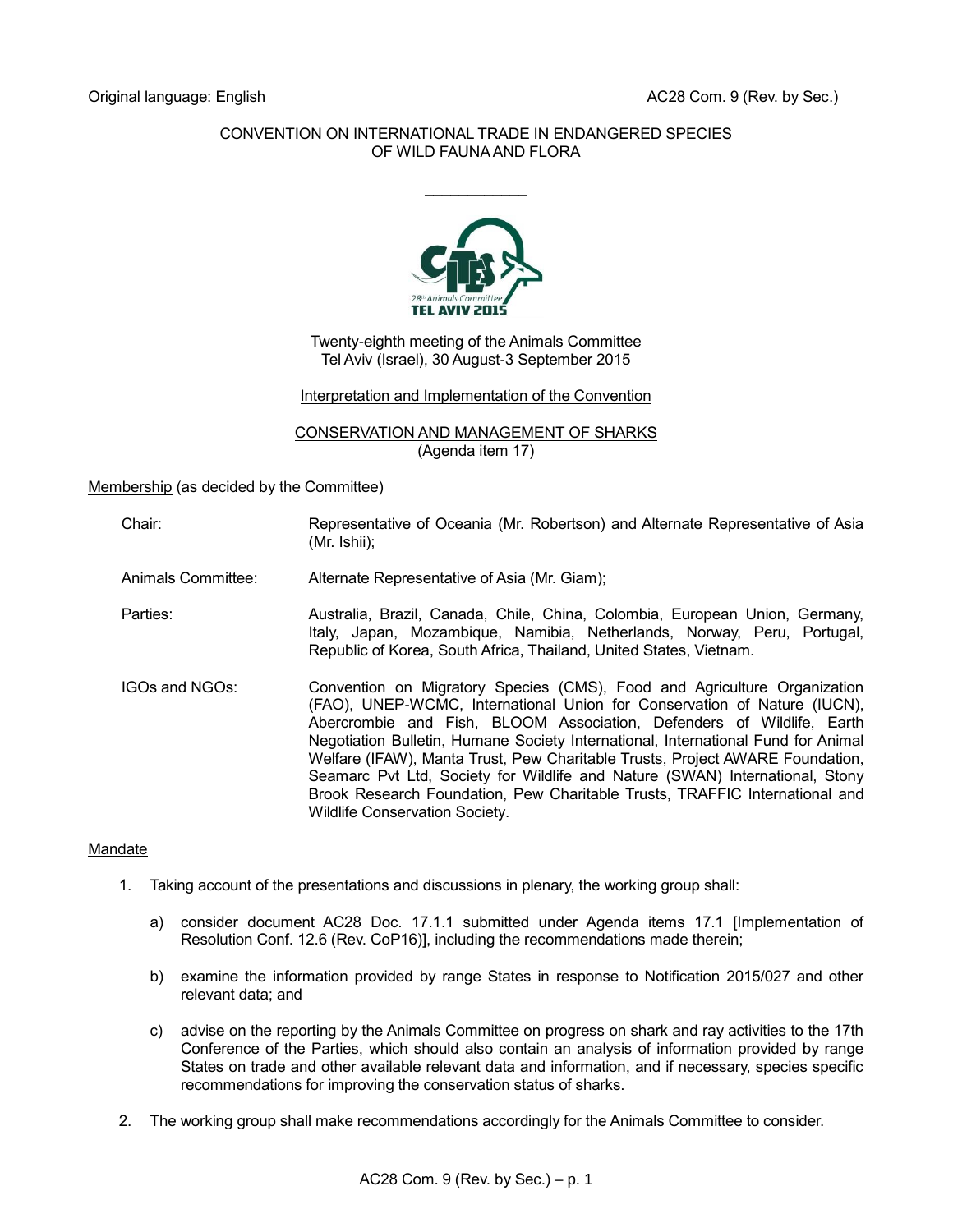## Report:

Documents, including late submissions, were provided by Argentina, Canada, China, Colombia, EU, Fiji, Greece, Israel, Jamaica, Japan, Malaysia, Mexico, New Zealand, Nicaragua, Panama, Singapore, Spain and USA. Short additional presentations were provided by Australia, Brazil, Chile, Peru and the Republic of Korea.

Verbal reports were received on several shark implementation workshops, and some written outputs considered, including the Dakar Action Plan and the Casablanca and Xiamen Declarations. The outputs of the latter three regional workshops, posted in the CITES Sharks and Rays Portal, were agreed by 32 CITES Parties and had several common issues of relevance to the Animals Committee. These are summarised in an annex to this report for the attention of Parties.

Implementation challenges identified and discussed included identification; preparation of NDFs; permitting exports; artisanal/small scale fisheries; and bycatch mortality of CITES-listed species.

The Animals Committee acknowledged with appreciation Germany's generous funding that has enabled the Secretariat to appoint a marine species officer to support the implementation of CITES for marine species.

The Animals Committee acknowledged the very important support of Parties, especially Japan and the European Union, FAO and NGOs for capacity building activities, the development of identification tools (e.g. iSharkFin), and other aspects of implementation of the recent shark and ray listings.

The Animals Committee thanked Germany and Japan for sharing with the Animals Committee their approaches for undertaking NDFs, and Australia for making their NDFs available through the CITES Shark and Ray Portal.

### **Recommendations:**

### **Non-detriment findings and conservation issues**

The Animals Committee **encourages** Parties, in the spirit of improving capacity, sharing information, and improving knowledge of regional harvest levels, to make their NDFs available to the Secretariat for posting on the CITES Sharks and Rays Portal.

The Animals Committee **encourages** Parties to take up Germany's offer to present NDF guidance at training workshops and to share feedback on the use of the guidance.

The Animals Committee **encourages** Parties to take note of the different approaches to making NDFs and the examples provided in the Sharks and Rays Portal.

The Animals Committee **notes** the availability of the rapid management-risk assessment (M-risk) method (AC27 Inf. 6) that could support the development of NDFs and be used to identify stocks and species of concern, and further **notes** that examples of the application of this methodology are available [e.g. in document AC28 Inf. 27 (Rev.)].

# **Collaboration with other relevant UN Bodies**

The Animals Committee **congratulates** the Secretariat, FAO and CMS on their ongoing collaboration to date in relation to the implementation of the shark and ray Appendix II listings agreed at CoP16 and **requests** that this collaboration be continued and expanded.

**Recognising** that several species of sharks and rays are listed in the Appendices of CITES and CMS, the Animals Committee **asks** the Standing Committee to remind Parties that CMS Parties should normally not be able to issue legal acquisition findings under CITES for the products of those species (e.g. Manta rays) listed in Appendix I of CMS. The Standing Committee **should remind** Parties that some RFMOs have conservation and management measures for sharks taken in their fisheries, including prohibitions on the retention or landing of certain CITES-listed shark and ray species. The Animals Committee **requests** the Secretariat to provide on the CITES Sharks and Rays Portal clear and regularly updated information on these additional measures for CITESlisted species.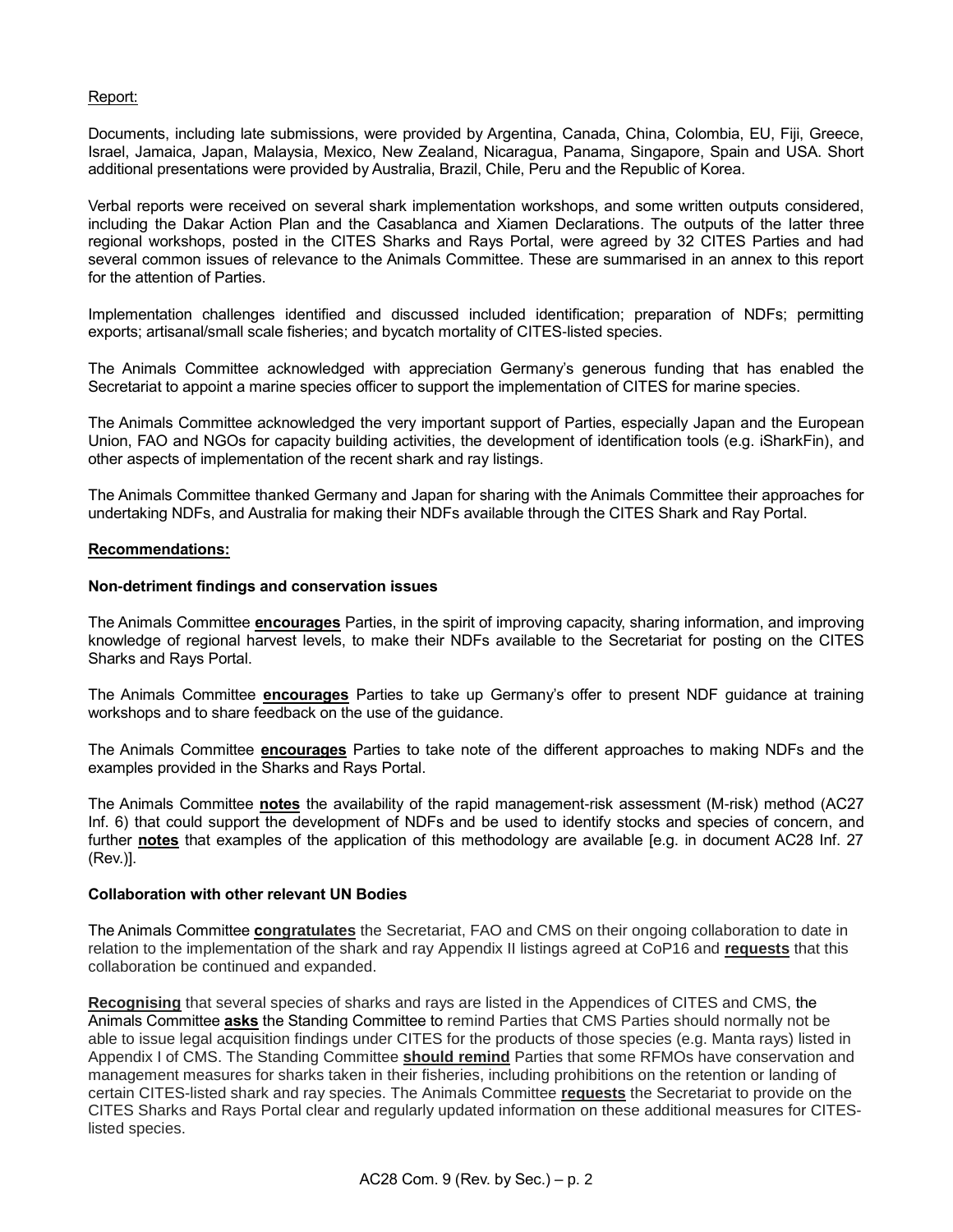The Animals Committee **recommends** that the Secretariat continues to expand its collaboration with FAO and RFBs, and post relevant studies and reports related to the conservation and management of CITES-listed shark species on the Sharks and Rays Portal.

The Animals Committee **recommends** that the CITES Secretariat, FAO, and interested Parties and international organizations collaborate to report progress on implementation of the CITES shark and ray listings to the 32<sup>nd</sup> Session of the FAO's Committee on Fisheries in 2016, and to the CITES CoP 17, also in 2016.

The Animals Committee **directs** the Secretariat to **draw to the attention** of Parties and FAO, in the context of the finalisation of FAO's Voluntary Guidelines on Securing Sustainable Small-Scale Fisheries in the Context of Food Security and Poverty Eradication (the SSF Guidelines), that CITES listed species occur in small scale fisheries and that NDFs will need to be prepared if the products of those fisheries enter international trade.

## **Regional Cooperation**

The Animals Committee **recommends** that the Secretariat seek funding to address some of the important issues raised at regional implementation meetings (Casablanca, Dakar and Xiamen) that are found in Annex 1 to this report.

The Animals Committee **urges** Parties that are also Members of Regional Fisheries Bodies to work through the respective mechanisms of these RFBs, particularly where sharks are taken pursuant to Regional Fisheries Management Organization (RFMO) fisheries, and to adopt and implement conservation and management measures for CITES-listed shark species, if they have not yet done so.

The Animals Committee **urges** all Parties that are also Members of Regional Fisheries Bodies to encourage the RFBs to make CITES-listed species a priority for data collection, data collation and stock assessments, and to provide these data to their Members.

The Animals Committee **urges** Parties to cooperate regionally with research, stock assessments, data sharing, and analysis, to help Parties to develop legal acquisition findings and NDFs for shared stocks.

The Animals Committee **urges** Parties to continue to cooperate regionally on training initiatives for CITES Authorities, fisheries staff and Customs officers, in cooperation with the CITES and FAO Secretariats.

## **New information for consideration by AC 29**

The Animals Committee **directs** the CITES Secretariat issue a notification similar to 2015/027, **requesting** Parties to provide new information prior to AC 29 on their national legislation and shark and ray activities.

The Animals Committee **directs** the Secretariat to post a list of CITES Parties that have adopted stricter domestic measures for CITES-listed shark and ray species, the species that are covered in this way, the dates of these measures, and links to the measures, including:

- Legal protection for CITES-listed shark and ray species;
- Zero quotas for CITES-listed shark and ray species;
- Parties to CMS that have agreed to protect CMS Appendix I species;
- Members of RFMOs with measures that prohibit retention, landing, or trade of CITES-listed species.

The Animals Committee **requests** the Secretariat to provide a summary of the information from the CITES trade database on levels of trade since September 2014 in its report to AC 29.

## **Identification and traceability issues**

Recognising that improving traceability from catch to consumer is critical, the Animals Committee **urges** the CITES Secretariat to work with FAO to explore extending the existing iSharkFin tool to the identification of dried and skinned shark fins; and with the World Customs Organization to expand Customs Codes for species and product categories.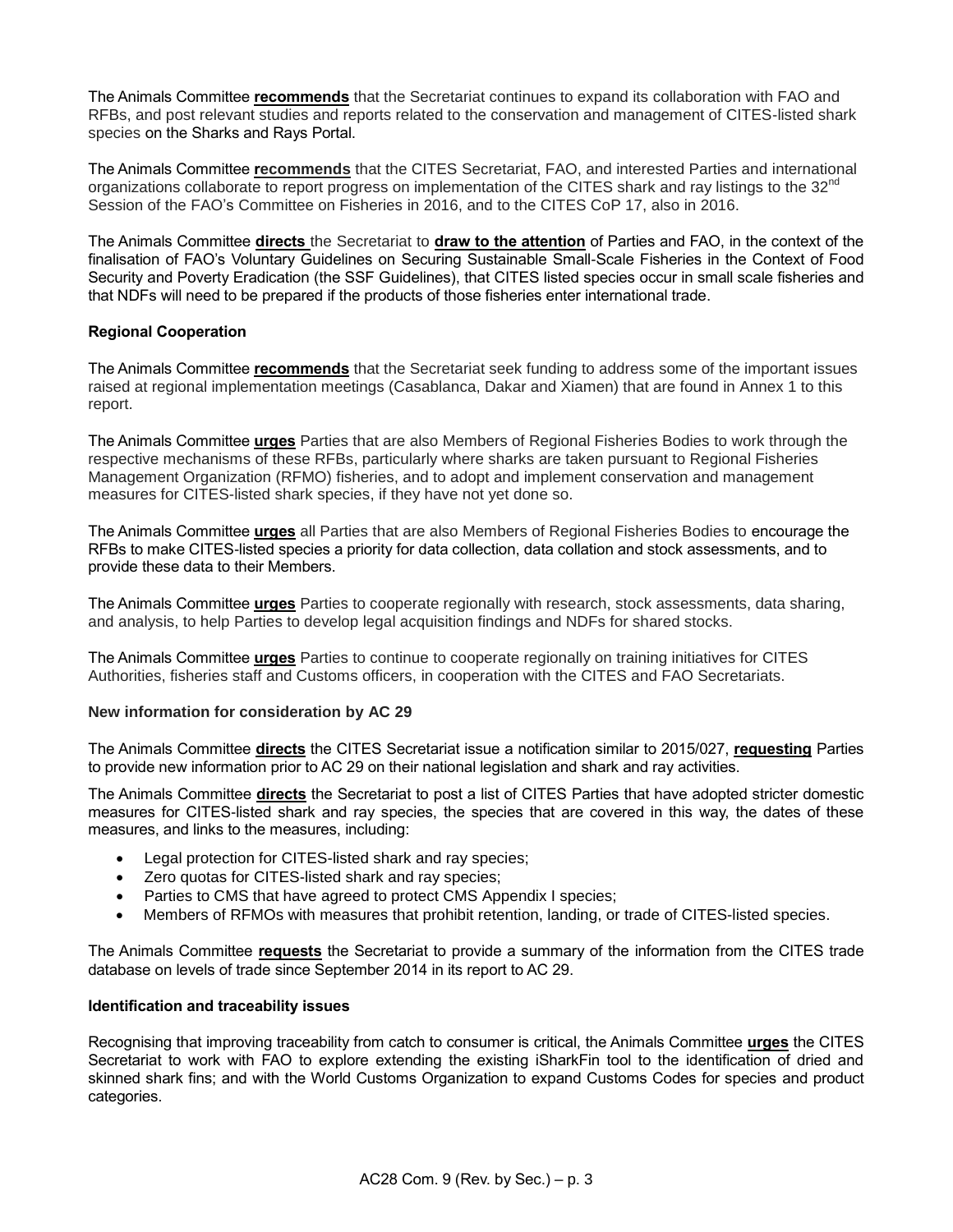The Animals Committee **urges** Parties to share knowledge of the techniques for DNA testing of shark species to allow rapid and cost-effective identification of shark products.

The Animals Committee **recommends** the Standing Committee recognises the broad issues of identification and traceability and prioritizes those issues, during the deliberations of the Standing Committee's Intersessional Working Group on the Conservation and Management of Sharks and in its report to SC66.

### **Bycatch of species listed in the CITES Appendices**

The Animals Committee **urges** Parties and Regional Fisheries Bodies to develop and improve methods to avoid bycatch of sharks and rays (particularly where retention, landing, and sale of these species is normally prohibited under CMS or RFMO requirements) and reduce their mortality, including by exploring gear selectivity and improved techniques for live release.

### **Small-scale and artisanal fisheries**

Recognising that CITES-listed species (particularly hammerhead sharks) form an important component of smallscale fisheries catches, the Animals Committee **encourages** Parties to exchange information on how the impact of artisanal fishing on total mortality is taken into consideration in the development of NDFs.

### **Species-specific issues**

The Animals Committee **recommends** that the Standing Committee recognises problems of species identification, look-alike issues, and traceability raised by Parties at the Animals Committee, including for:

- i) the Manta rays and closely related *Mobula* rays, and **reminds** Parties that these species may not normally be exported by CMS Parties because they are all listed in Appendix I of CMS; and
- ii) the hammerhead sharks, and **urges** Parties to endeavor to identify hammerhead sharks to species level in fisheries and landings data.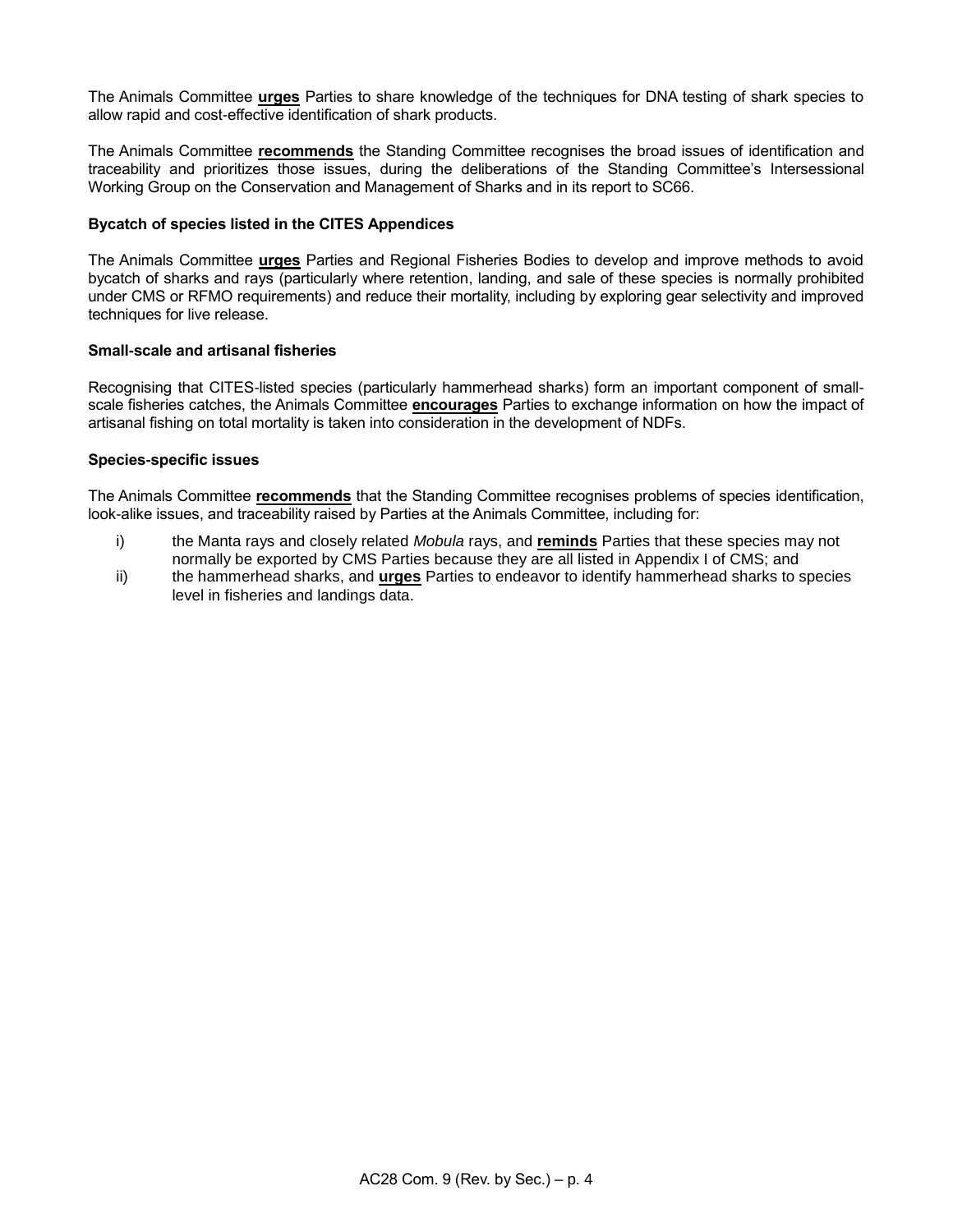## **Declaration and action plan recommendations from three recent regional CITES shark workshops available on the CITES Sharks and Rays Portal.**

Casablanca Declaration<sup>1</sup> from a workshop attended by: Democratic Republic of the Congo, The Gambia, Ghana, Guinea, Liberia, Mauritania, Morocco, Namibia, Nigeria and Senegal

Dakar Action Plan<sup>2</sup> from a workshop attended by: Benin, Cape Verde, The Gambia, Guinea, Guinea Bissau, Ivory Coast, Liberia, Mauritania, Nigeria, Senegal, Sierra Leone, Togo

**Xiamen declaration<sup>3</sup>** from a workshop attended by: China, Hong Kong (China), Macao (China), India, Indonesia, Iran, Japan (as an observer), Republic of Korea, Malaysia, Maldives, Pakistan, Singapore, Sri Lanka, Thailand and Yemen

#### **Recommendations** *inter alia* **relevant to the Animals Committee:**

| <b>Casablanca declaration</b>                                                                                      | <b>Actions</b>                                                                                                                                                                                                                                                                                                                                                                                                                                 | <b>Suggested Methodologies</b>                                                                                                                                                                                                                                                                                                                                                                                                                                                                                                                                                                                                           |
|--------------------------------------------------------------------------------------------------------------------|------------------------------------------------------------------------------------------------------------------------------------------------------------------------------------------------------------------------------------------------------------------------------------------------------------------------------------------------------------------------------------------------------------------------------------------------|------------------------------------------------------------------------------------------------------------------------------------------------------------------------------------------------------------------------------------------------------------------------------------------------------------------------------------------------------------------------------------------------------------------------------------------------------------------------------------------------------------------------------------------------------------------------------------------------------------------------------------------|
| <b>ESTABLISH OR</b><br><b>STRENGTHEN</b><br><b>MANAGEMENT REGIME</b><br><b>FOR SHARK FISHERIES</b><br>(short term) | Promote the conservation and<br>management of sharks through the<br>adoption of minimum precautionary<br>measures to address known sources of<br>mortality.<br>Improve the monitoring and reporting of<br>catch and trade data<br>Compile available knowledge on<br>biological, ecological and economic<br>aspects of the listed species                                                                                                       | Establish, as appropriate, closed nursery and or<br>reproduction areas, gear regulations to minimize<br>discards, min. sizes, restriction of access<br>(licenses), fiscal measures, etc.<br>Strengthen human resources and logistic means<br>Conduct baseline studies, incorporate local<br>knowledge and other approaches for data poor<br>situations                                                                                                                                                                                                                                                                                   |
| <b>STRENGTHEN</b><br><b>MANAGEMENT REGIME</b><br><b>FOR SHARK FISHERIES</b><br>(Mid-term)                          | Development and implementation of<br>National Plan of Action (NPOA) for<br>sharks.<br>Improve regional cooperation and<br>coordination through exchange of<br>information and harmonization of<br>management measures.<br>Promote co-management approaches to<br>fisheries.<br>Improve the monitoring and reporting of<br>catch and trade data<br>Improve knowledge on biological,<br>ecological and economic aspects of the<br>listed species | Development of annual programme for the<br>implementation of the NPOA-Sharks<br>Establishment of national and regional working<br>groups through existing RFBs.<br>Strengthen existing professional fishers<br>organizations<br>Create or strengthen mechanisms for stakeholder<br>participation in decision-making<br>Training in the identification of shark species and<br>products in trade<br>Production of field guides and other materials/<br>tools to facilitate the identification of specimens in<br>catches and in trade<br>Increase the level of attention to sharks in<br>national research priorities (graduate programs, |

*<sup>1</sup> Casablanca, Morocco, 13 February 2014 (CITES/FAO)*

l

*<sup>2</sup> Dakar, 12-14 August 2014 (NOAA/SSN)* 

*<sup>3</sup> Xiamen, China, from 13 to 15 of May 2014 (CITES/FAO)*

*<sup>1.</sup> The term "shark" is taken to include all species of sharks, skates, rays and chimeras (Class Chondrichthyes)*

*<sup>2.</sup> At the end of each activity the following abbreviations are used to indicate the time frame for implementation:*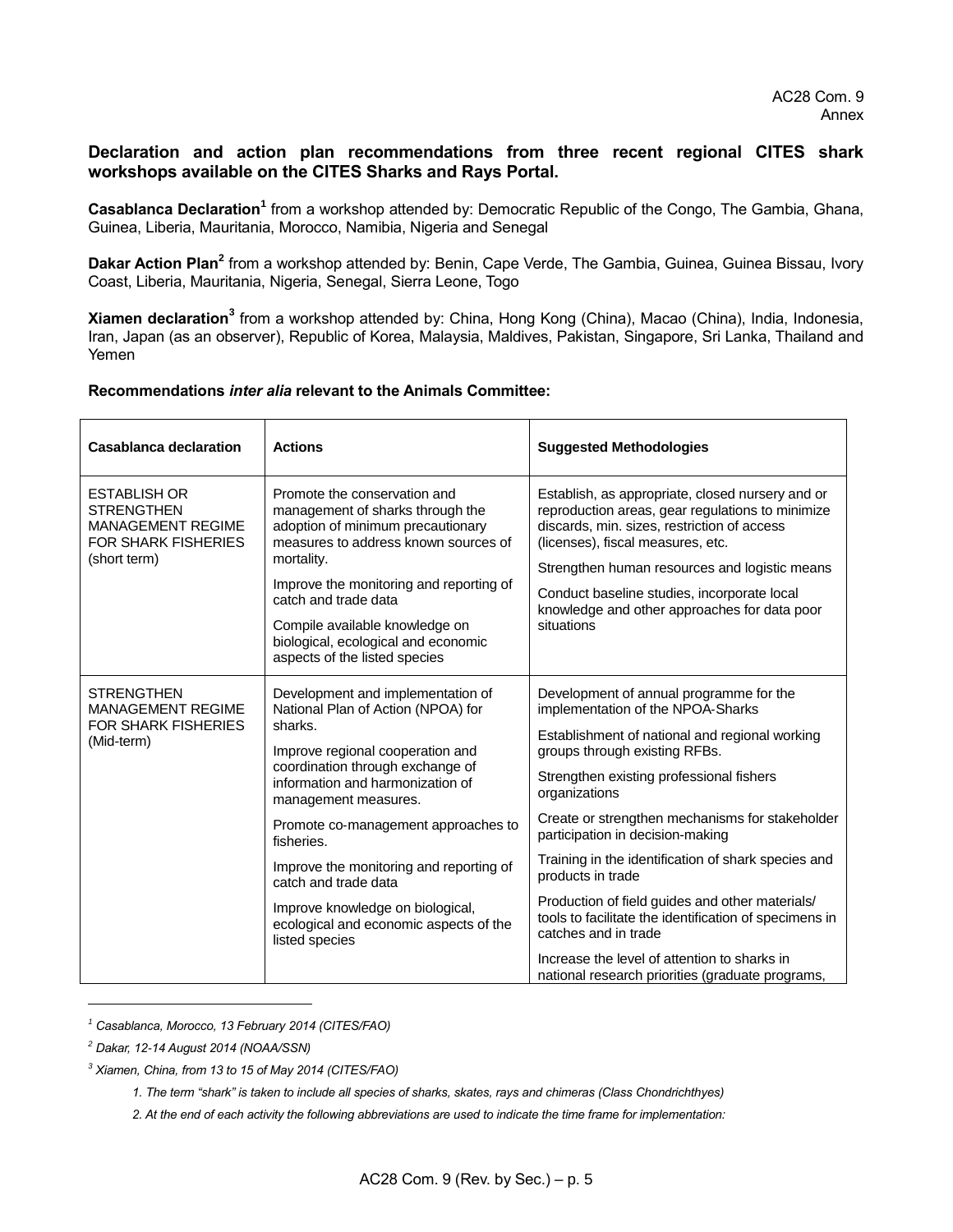|                                                                                         |                                                              | research grants, etc)                                                                                                  |
|-----------------------------------------------------------------------------------------|--------------------------------------------------------------|------------------------------------------------------------------------------------------------------------------------|
| <b>IMPROVE</b><br><b>ENGAGEMENT OF</b><br><b>FISHERIES SECTOR IN</b><br>CITES PROCESSES | Ensure appropriate technical expertise<br>at CITES meetings. | Consider the participation of fisheries officers as<br>observers in Animals Committee, CITES Working<br>Groups and CoP |

| <b>Dakar Action Plan</b>                                                                                                                                        |                   |                                                                                                                                                                                                                                                          |
|-----------------------------------------------------------------------------------------------------------------------------------------------------------------|-------------------|----------------------------------------------------------------------------------------------------------------------------------------------------------------------------------------------------------------------------------------------------------|
| <b>Issues</b>                                                                                                                                                   | <b>Challenges</b> | Activities to address identified needs                                                                                                                                                                                                                   |
| Objective 1. Ensure that<br>relevant national<br>authorities in the region<br>have a good<br>understanding of CITES<br>requirements and their<br>implementation |                   | 1.2. Develop procedures and training on how to<br>make non-detriment findings for CITES-listed<br>shark and ray species.                                                                                                                                 |
| Objective 2. Obtain proper<br>identification of CITES-<br>listed shark and ray<br>species and identification                                                    |                   | 2.1. Create/distribute shark and ray identification<br>guides and work towards the standardized<br>reporting of shark and ray species landed in log<br>books and other records.                                                                          |
| tools for sharks and ray<br>species when caught and<br>landed, and when in trade.                                                                               |                   | 2.2. Develop methods to identify CITES-listed<br>shark species parts and products that will be<br>exported or imported (fin identification guides,<br>other necessary identification guides, genetic<br>identification techniques)                       |
|                                                                                                                                                                 |                   | 2.3. Provide training for relevant personnel on<br>the use of identification guides and techniques.                                                                                                                                                      |
| Objective 4. Enhance the<br>implementation of the<br>requirements of CITES<br>through tracking<br>procedures, data-<br>collection, data reporting               |                   | 4.1. Improve the collection and reporting of<br>standardized data on CITES-listed and other<br>shark and ray species that are caught and<br>landed to assist CITES Parties in making the<br>findings needed for export of CITES-listed shark<br>species. |
| and scientific research                                                                                                                                         |                   | 4.2. Develop a chain of custody or traceability<br>system to track CITES-listed shark and ray<br>species products from catches to export.                                                                                                                |
|                                                                                                                                                                 |                   | 4.3. Develop regional harmonized species-<br>specific customs/tariff codes for CITES-listed<br>shark and ray species and improve the<br>collection of trade data on CITES-listed and<br>other shark and ray species.                                     |
|                                                                                                                                                                 |                   | 4.4. Develop a harmonized regional approach<br>for making legal acquisition findings for CITES-<br>listed shark and ray species (legal origin and<br>sourcing) taking into account port state<br>measures.                                               |
|                                                                                                                                                                 |                   | 4.5. Conduct stock or ecological risk<br>assessments of CITES-listed shark and ray<br>species.                                                                                                                                                           |
|                                                                                                                                                                 |                   | 4.6. Develop protocols when relevant to share<br>data relative to shared stocks.                                                                                                                                                                         |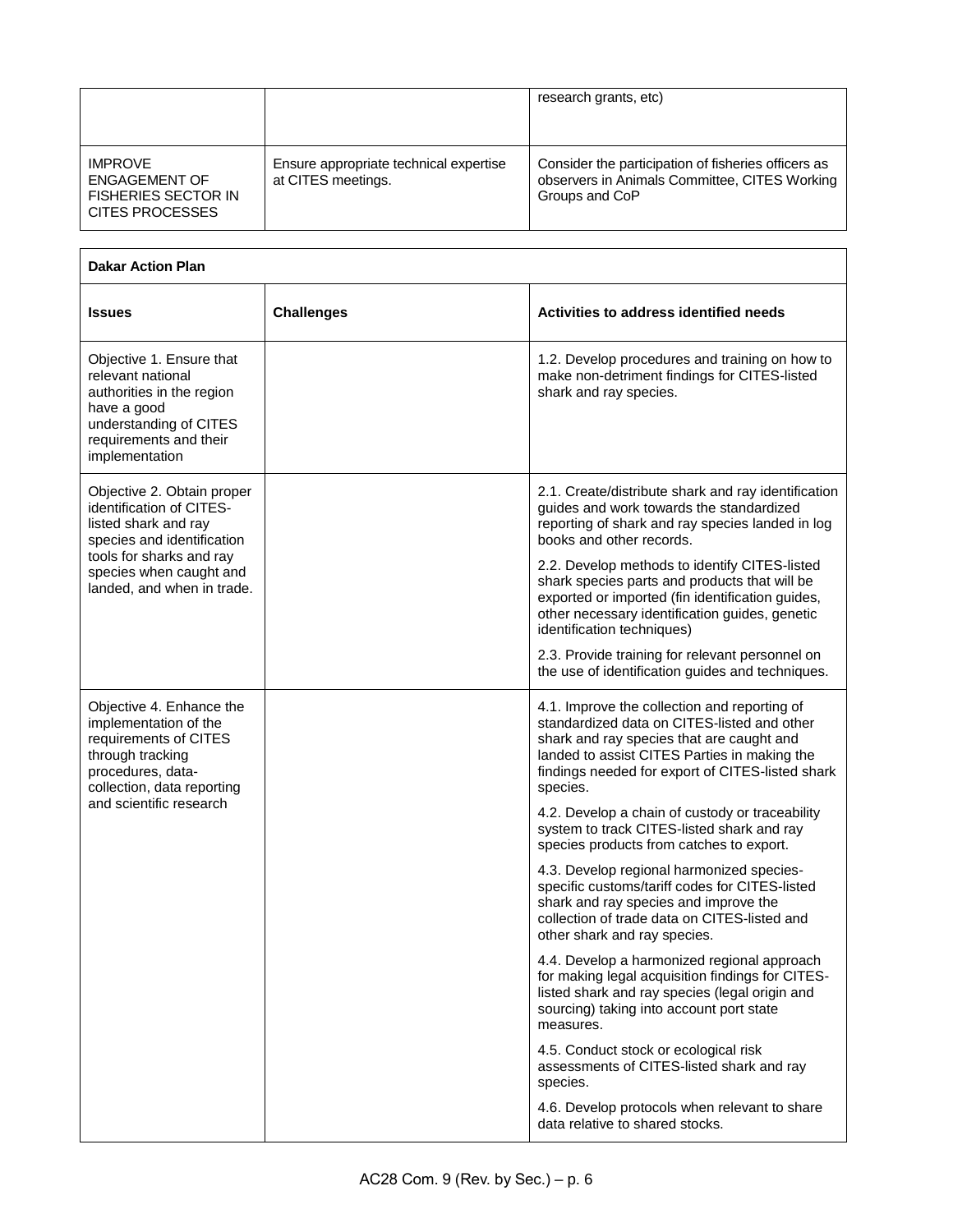|  | 4.7. Set up a regional DNA research laboratory. |
|--|-------------------------------------------------|
|  |                                                 |

| <b>Xiamen Declaration</b>                                                                                 |                                                                                                                                    |                                                                                                                                      |
|-----------------------------------------------------------------------------------------------------------|------------------------------------------------------------------------------------------------------------------------------------|--------------------------------------------------------------------------------------------------------------------------------------|
| <b>Issues</b>                                                                                             | <b>Challenges</b>                                                                                                                  | Activities to address identified needs<br>ST = short term (1-2 years)<br>MT= medium term (3-5 years)<br>$LT = long term (5 + years)$ |
| <b>ACTION 1: IMPROVEMENT OF DATA COLLECTION</b>                                                           |                                                                                                                                    |                                                                                                                                      |
| <b>1.</b> Scientific information<br>to support assessment<br>and management of<br>shark and ray fisheries | • Lack of fisheries data (catch, discards,<br>effort) in particular in areas with high<br>species diversity, small-scale fisheries | • Conduct more training courses and workshops<br>on biology, taxonomy, ecology and stock<br>assessment of sharks and rays (ST)       |
|                                                                                                           | and limited human capacity<br>• Lack of spatio-temporal data.                                                                      | • Support the data collection through logbook<br>and/or observer programs and others as<br>feasible (ST)                             |
|                                                                                                           |                                                                                                                                    | • Encourage the use of local knowledge (ST)                                                                                          |
|                                                                                                           |                                                                                                                                    | • Record all landing data of CITES listed species<br>at species level (ST/MT)                                                        |
|                                                                                                           |                                                                                                                                    | • Carry out stock assessments at regional levels<br>(MT)                                                                             |
|                                                                                                           | • Lack of biological information, stock<br>structure, nursery grounds and habitats<br>of sharks and rays                           | • Improve knowledge of sharks and rays through<br>research and fisheries monitoring (ST)                                             |
|                                                                                                           |                                                                                                                                    | • Collect biological information on sharks (ST)                                                                                      |
|                                                                                                           |                                                                                                                                    | • Develop field guides for sharks and rays, using<br>pre-existing material (ST)                                                      |
|                                                                                                           |                                                                                                                                    | • Encourage the use of local knowledge (ST)                                                                                          |
|                                                                                                           |                                                                                                                                    | • Support data collection through fishery<br>independent surveys (MT)                                                                |
|                                                                                                           |                                                                                                                                    | • Collect information on survival rates of<br>released fish (MT)                                                                     |
|                                                                                                           | • Lack of socio-economic information on<br>fishers and traders of sharks and rays                                                  | • Collect basic socio-economic information on<br>relevant shark fisheries and trade (ST)                                             |
|                                                                                                           |                                                                                                                                    | • Conduct comprehensive socio-economic<br>assessments and analysis of shark and ray<br>fisheries and trade (MT)                      |
|                                                                                                           | • Lack of data and information on<br>utilization, marketing and trade of<br>sharks and rays                                        | • Define the supply chains of the different<br>products and derivatives of sharks and rays in<br>trade (ST)                          |
|                                                                                                           |                                                                                                                                    | • Conduct marketing and trade assessments<br>(MT)                                                                                    |
|                                                                                                           | • Lack of adequate shark fisheries<br>management (as a basis for NDFs)                                                             | • Enhance training and capacity building (ST)<br>• Provide sufficient funding (ST)                                                   |